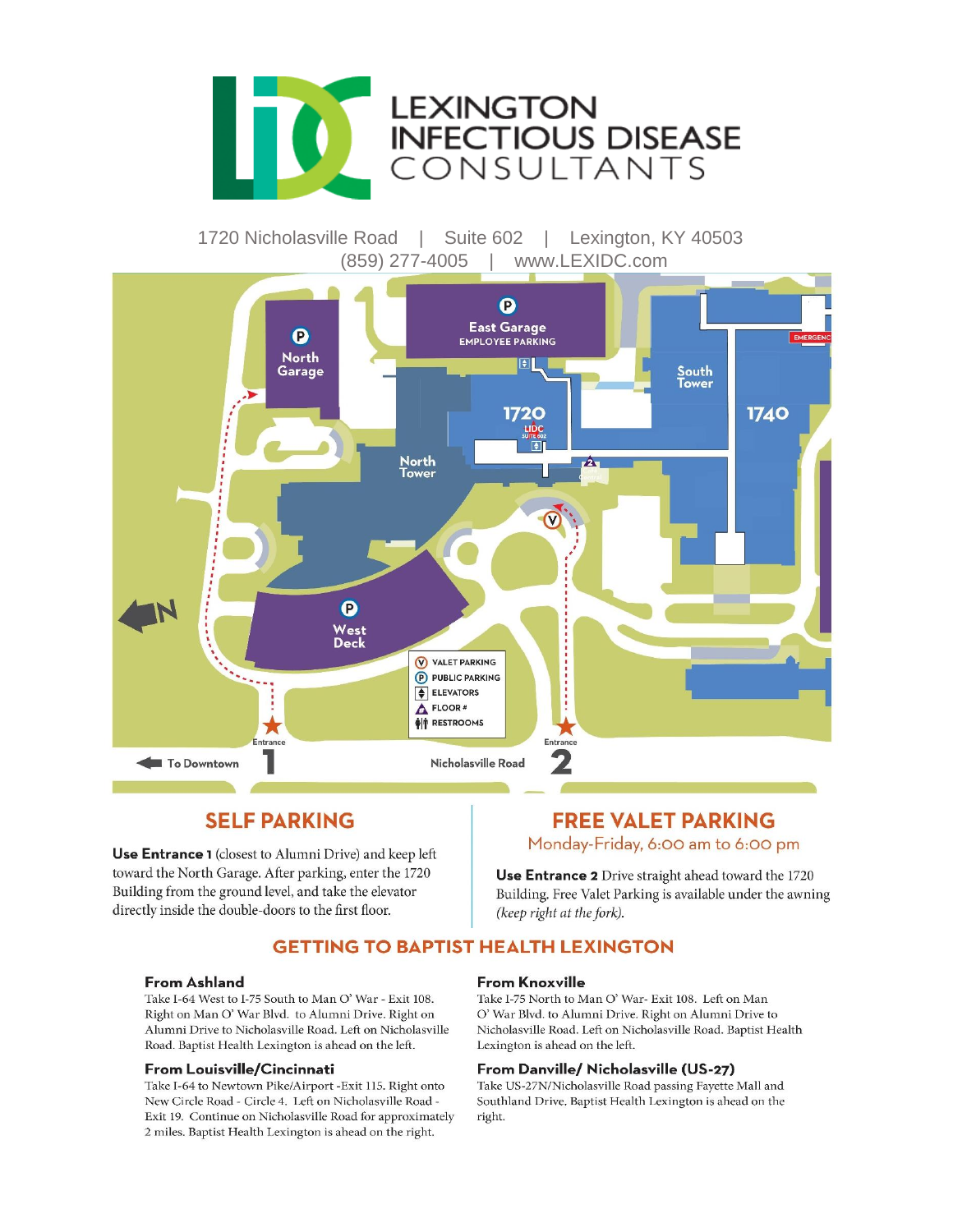

| For Office Use Only |      |  |  |  |
|---------------------|------|--|--|--|
| Date:               | MD:  |  |  |  |
| Chart:              | INT: |  |  |  |

# **DEMOGRAPHIC UPDATE / HOSPITAL FOLLOW-UP REGISTRATION**

| Street                                                                                                                                                                                                                                                                                                                                     | APT# |                            | City       |              | State     | Zip       |
|--------------------------------------------------------------------------------------------------------------------------------------------------------------------------------------------------------------------------------------------------------------------------------------------------------------------------------------------|------|----------------------------|------------|--------------|-----------|-----------|
|                                                                                                                                                                                                                                                                                                                                            |      |                            |            |              |           |           |
|                                                                                                                                                                                                                                                                                                                                            |      |                            |            |              |           |           |
| Marital Status:<br>Married<br>Single                                                                                                                                                                                                                                                                                                       |      |                            |            |              |           |           |
|                                                                                                                                                                                                                                                                                                                                            |      |                            |            |              |           |           |
|                                                                                                                                                                                                                                                                                                                                            |      |                            |            |              |           |           |
|                                                                                                                                                                                                                                                                                                                                            |      |                            |            |              |           |           |
| Do you have a living will?                                                                                                                                                                                                                                                                                                                 |      |                            | <b>YES</b> |              |           | <b>NO</b> |
| You have a durable power of attorney?                                                                                                                                                                                                                                                                                                      |      |                            | <b>YES</b> |              | NO.       |           |
| Do you have a healthcare surrogate?                                                                                                                                                                                                                                                                                                        |      |                            | <b>YES</b> |              | <b>NO</b> |           |
| Is this visit related to an injury?                                                                                                                                                                                                                                                                                                        |      |                            | <b>YES</b> |              |           | <b>NO</b> |
|                                                                                                                                                                                                                                                                                                                                            |      |                            |            |              |           |           |
|                                                                                                                                                                                                                                                                                                                                            |      | <b>HIPAA Authorization</b> |            |              |           |           |
| In addition to my emergency contact, I authorize Lexington Infectious Disease Consultants to use and disclose<br>the protected health information to the following person/s. I understand they must provide my birth date and<br>the last four of my social when inquiring. (It is not necessary to include other physicians on this list) |      |                            |            |              |           |           |
| Name                                                                                                                                                                                                                                                                                                                                       |      |                            |            | Relationship |           |           |
|                                                                                                                                                                                                                                                                                                                                            |      |                            |            |              |           |           |
| This authorization for release of information covers the period of healthcare until $\frac{1}{\sqrt{2}}$                                                                                                                                                                                                                                   |      | or                         |            |              |           |           |
| No Expiration, unless revoked or terminated by the patient or patient's personal representative                                                                                                                                                                                                                                            |      |                            |            |              |           |           |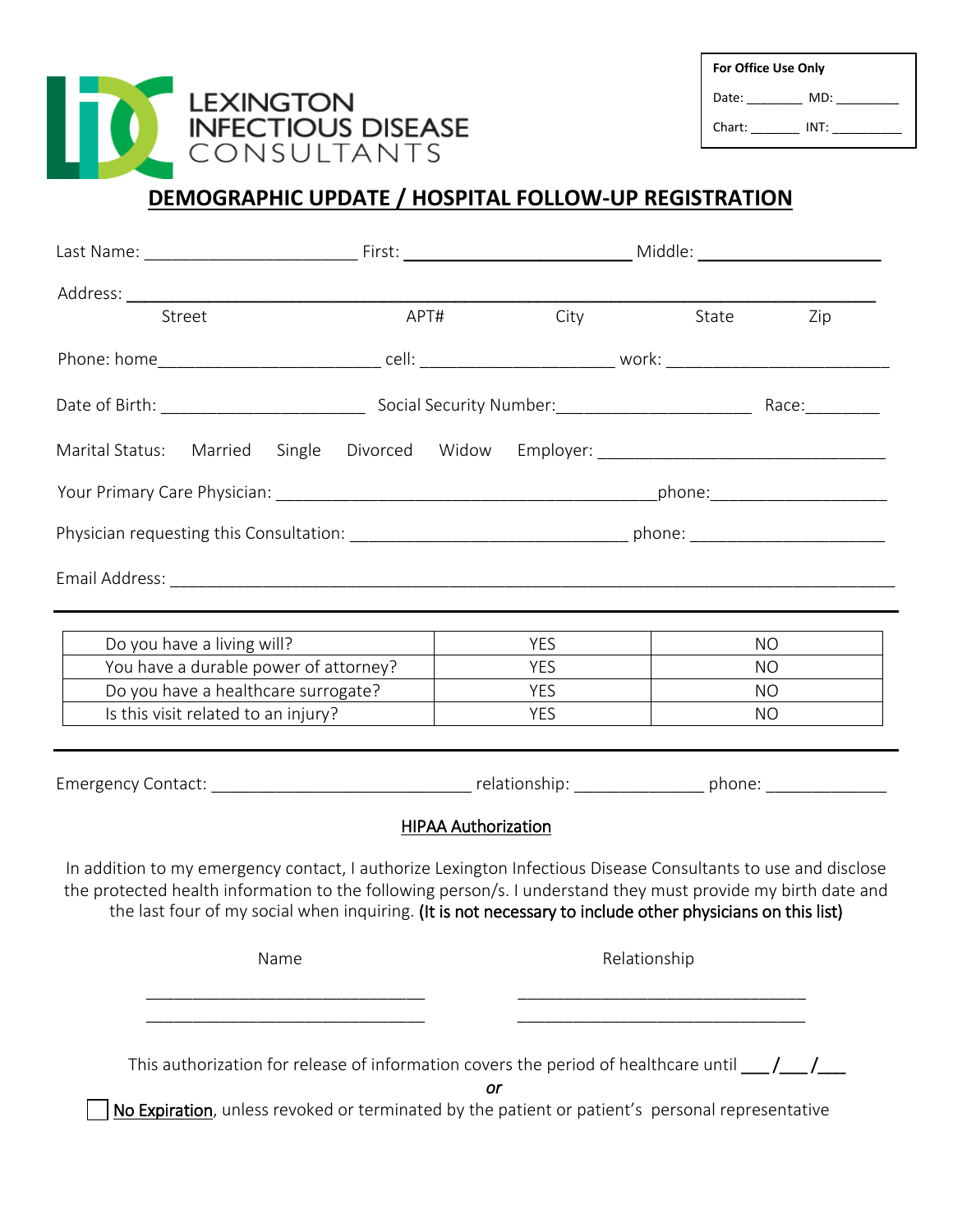# PATIENT MEDICATION LIST

| Medication                                    | Dose |  | How Often? Prescribing Doctor |  |  |  |  |  |
|-----------------------------------------------|------|--|-------------------------------|--|--|--|--|--|
|                                               |      |  |                               |  |  |  |  |  |
|                                               |      |  |                               |  |  |  |  |  |
|                                               |      |  |                               |  |  |  |  |  |
| <u> 1980 - Andrea Andrew Maria (h. 1980).</u> |      |  |                               |  |  |  |  |  |
|                                               |      |  |                               |  |  |  |  |  |
|                                               |      |  |                               |  |  |  |  |  |
|                                               |      |  |                               |  |  |  |  |  |
|                                               |      |  |                               |  |  |  |  |  |
|                                               |      |  |                               |  |  |  |  |  |
|                                               |      |  |                               |  |  |  |  |  |
|                                               |      |  |                               |  |  |  |  |  |
|                                               |      |  |                               |  |  |  |  |  |

 $\overline{\phantom{a}}$ 

 $\sim$